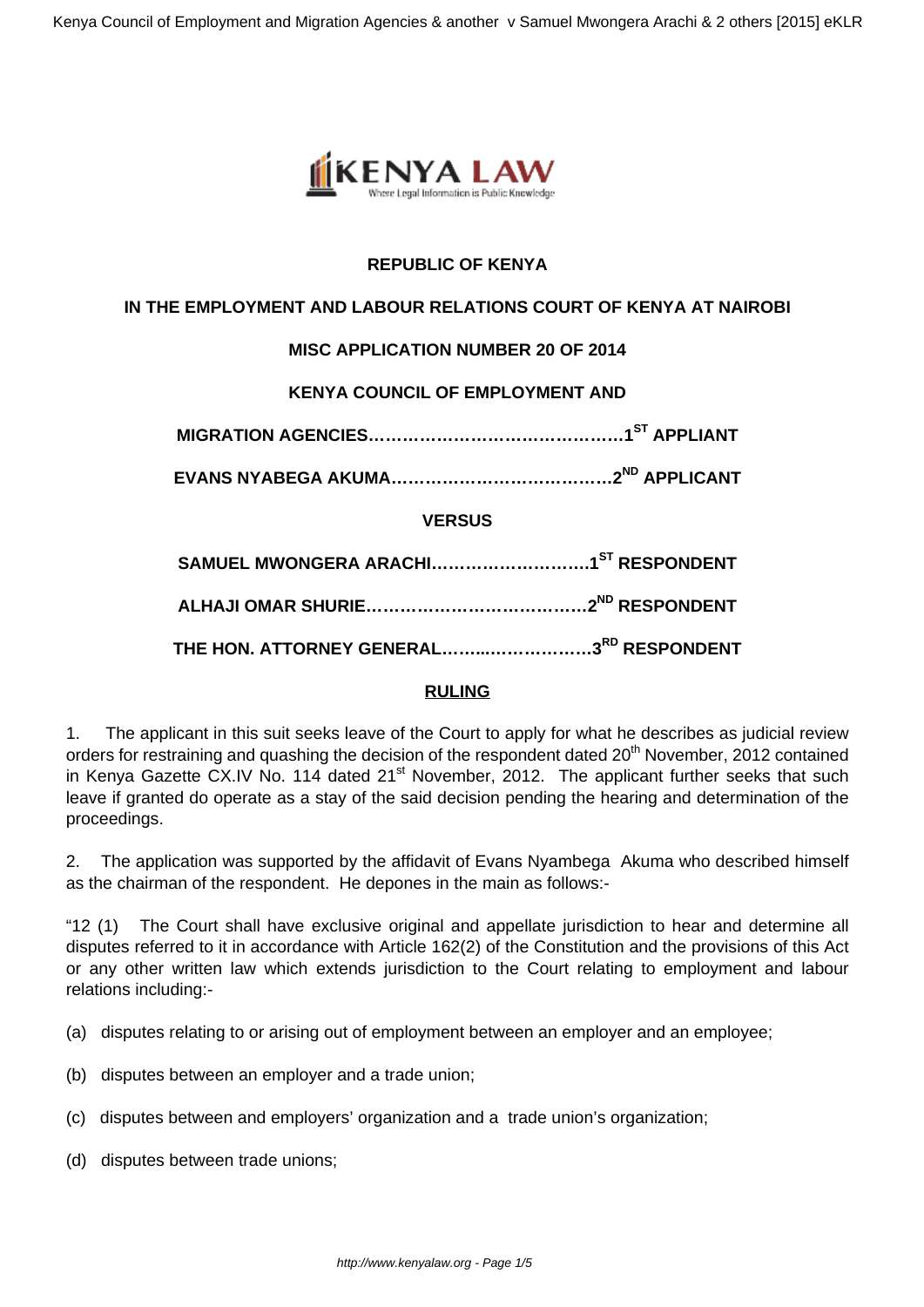- (e) disputes between employer organizations;
- (f) disputes between a trade union and a member thereof;
- (g) disputes between a trade union and a member thereof;
- (h) disputes between an employer's organization or a federation and a member thereof;
- (i) disputes concerning the registration and election of trade union officials; and
- (j) disputes relating to the registration and enforcement of collective agreements.

(a) The  $1<sup>st</sup>$  respondent took office at the National Police Service on falsification of his curriculum vitae.

(b) That on 20<sup>th</sup> November, 2012 he gave false information that he became a District Commissioner in 1983 backwards and yet he was employed as an Assistant Secretary Office of the President in 1989.

(c) The  $2^{nd}$  respondent continued to witch-hunt the Kenyans who want to be promoted to head Administration Police College Embakasi by making unfounded report to National Police Service Commission for extension of his age from 60 years old to 65 years old under disability law yet commanders who were incapacitated or disabled could not head National Police Service when other qualified young competent officers were available.

3. When the application came before Justice Rika on  $5<sup>th</sup>$  September 2014, he ordered that the same be served on the respondents and that the respondent do file a response to the application within 14 days of service. After compliances, on  $4<sup>th</sup>$  December 2014, I directed that the parties address the issue of leave by way of written submissions.

4. This being leave stage, the Court expected very lean submissions and documentation. I have however been treated to voluminous submissions and authorities which in my view ought to have been reserved for the main suit if the leave sought was granted. I was unable to make sense out of the applicants' submissions which with due respect but honesty to him were convoluted and difficult to comprehend in terms of logical flow of issues in contest. I would therefore assume that the sum total of the hazy and intertwined argumentation is that the applicant seeks leave to apply for judicial review orders to challenge and eventually nullify the appointment of 1<sup>st</sup> respondent as Deputy Inspector General – Administration Police.

5. The 1<sup>st</sup> and  $2^{nd}$  respondent raised two fundamental points of law which require to be resolved before the question of whether leave should be granted or not is delved into. First is the issue of whether the present application meets the requirements of order 53 rule 2 and second; whether the applicant has the locus standi to bring the present application.

#### 6. Order 53 Rule 2 of the Civil Procedure Rules states

**"leave shall not be granted to apply for an order of certiorari to remove any judgment, order, decree, conviction or other proceedings for the purposes of its being quashed, unless the application for leave is made not later than six months after the date of proceeding or such shorter period as may be prescribed by any Act; and where proceeding is subject to appeal and a time is limited by law for the bringing of the appeal, the Judge may adjourn the application for leave until the appeal is determined or the time for appealing has expired.**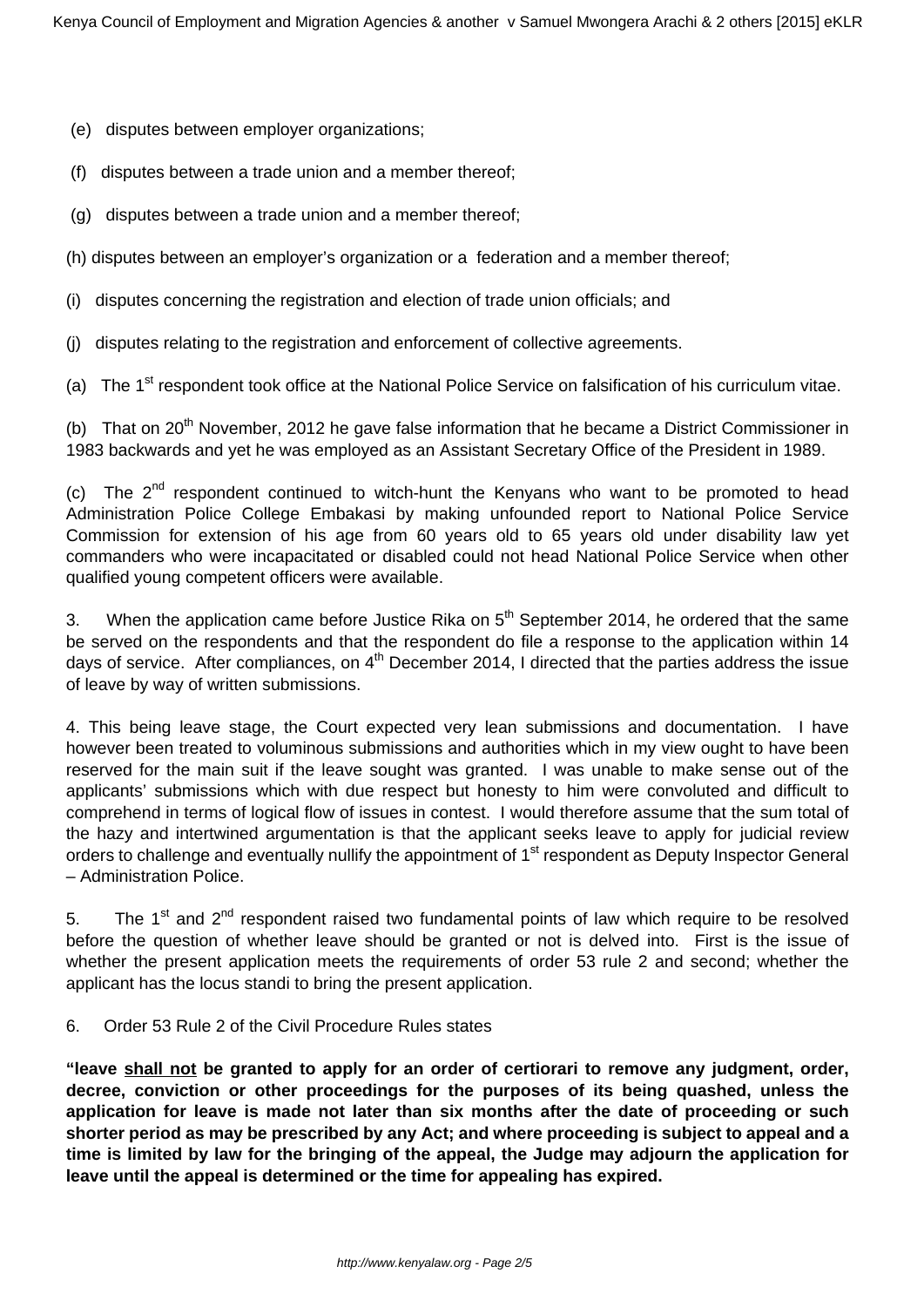## **(underlining mine)**

7. The Gazette notice sought to be impugned by the applicant is dated  $15<sup>th</sup>$  October 2012, the present application was filed on 5<sup>th</sup> September, 2014. This was almost two years after the Gazette Notice. No reason has been put forward by the applicant for this inordinate delay but even if one was to be proffered, it would be of no help since the wording of order 53 uses the mandatory **"shall"** hence the application must be brought within six months or a shorter period prescribed by any other Act. There is no provision for extention of time. On this ground alone the application is incompetent.

8. On the issue of locus standi, the applicant states that it is a registered civil society organization under Societies Act which deal with interests of workers and particularly workers who are not of Kenyan nationality.

9. The 1<sup>st</sup> applicant is stated to be conducting proceedings where the Constitution and subject matters of Employment and recruitment are threatened with violation, breach of law and contravention of the Constitution. The present application is allegedly brought on behalf of unspecified persons whom the applicant felt qualified to be appointed to the posts held by  $1<sup>st</sup>$  and  $2<sup>nd</sup>$  respondent but were excluded due to what the applicant feels was misrepresentation and dishonesty by the  $1<sup>st</sup>$  and  $2<sup>nd</sup>$  respondent.

10. Labour relations are part of the Bill of Rights under Chapter 4 of the Constitution.

11. Under article 22 of the Constitution every person has the right to institute Court proceedings claiming that a right has been denied, violated or infringed or is threatened. The action may be commenced by such person directly or through a recognized agent or any other person acting in the public interest.

12. Article 22 (3) of the Constitution empowers the Chief Justice to make rules for enforcement of the Bill of Rights. We have in place Mutunga Rules which requires that such an application be brought preferably by petition or in special cases, informally.

13. The application before me is a judicial review application brought under section 8 and 9 of the Law Reform Act and Order 53 rules 1, 2, 3, and 4 of the Civil Procedure Act. It is therefore not a Constitutional petition which can be brought by any person acting in public interest.

14. Whereas this Court is a superior Court of the same rank as the High Court, its jurisdiction is specialized as spelt out under section 12 of the Industrial Court Act which provides as follows:-

"12 (1) The Court shall have exclusive original and appellate jurisdiction to hear and determine all disputes referred to it in accordance with Article 162(2) of the Constitution and the provisions of this Act or any other written law which extends jurisdiction to the Court relating to employment and labour relations including:-

- (a) disputes relating to or arising out of employment between an employer and an employee;
- (b) disputes between an employer and a trade union;
- (c) disputes between and employers' organization and a trade union's organization;
- (d) disputes between trade unions;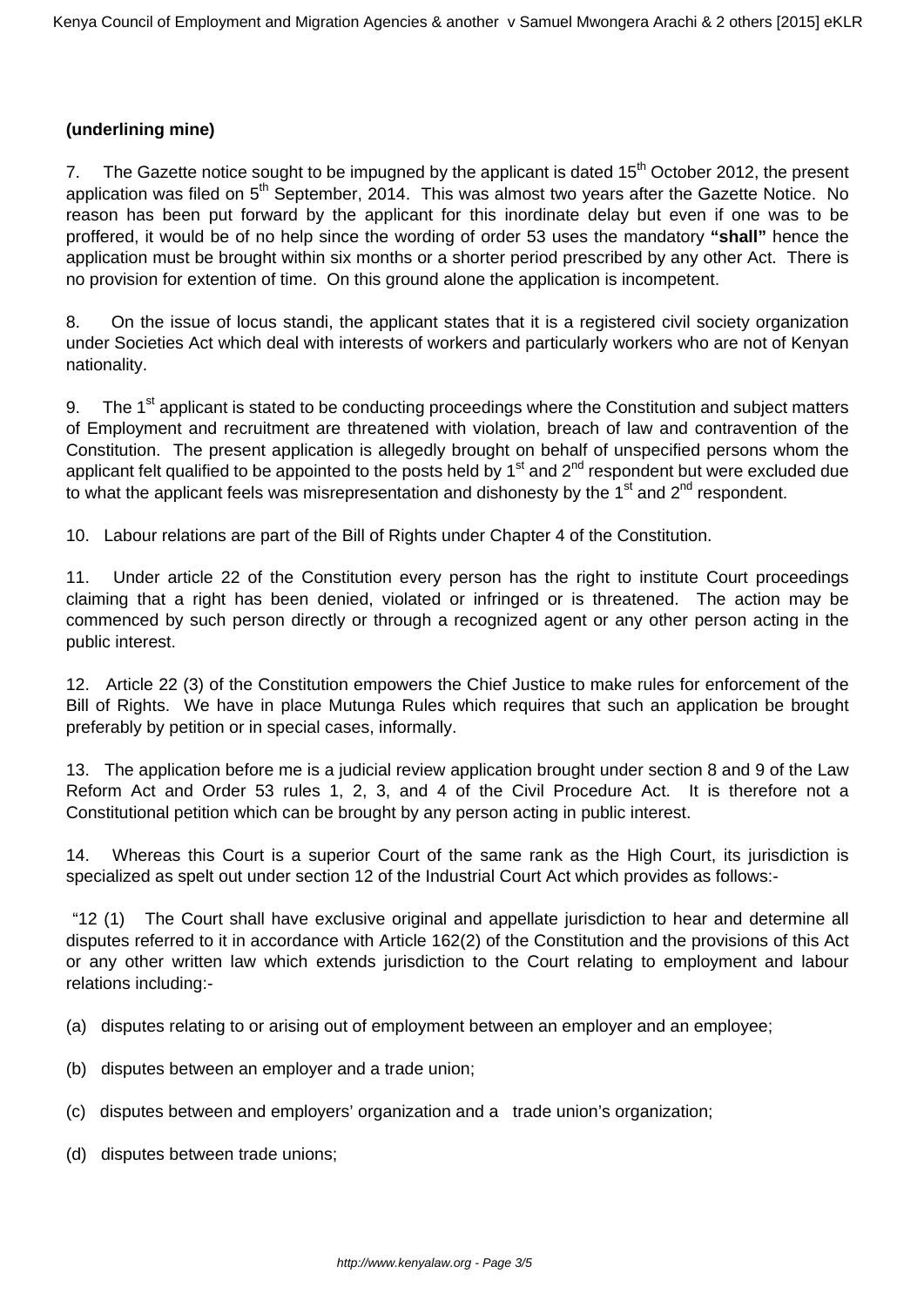- (e) disputes between employer organizations;
- (f) disputes between a trade union and a member thereof;
- (g) disputes between a trade union and a member thereof;
- (h) disputes between an employer's organization or a federation and a member thereof;
- (i) disputes concerning the registration and election of trade union officials; and
- (j) disputes relating to the registration and enforcement of collective agreements.

15. Section 12 (2) of the Act further provides that an application, claim or complaint may be lodged with the Court by or against an employee, an employer, a trade union, an employer's organization, a federation, the Registrar of Trade Unions, the Cabinet Secretary or any office established under any written law for such purpose. These class of people may be represented before the Court either in person, an advocate duly authorized to practice law under the Advocates Act or duly appointed and authorized Trade Union Official. There is no provision for any other representation.

16. Whereas and from the foregoing provisions of the law, the Court has jurisdiction to adjudicate constitutional questions, these questions must arise within the broad relationship parameters set out under section 12 of the Act and further they can only be agitated by persons identified under section 12(2) of the Act acting in person or through authorized representative as stated earlier. The Act makes no provision for representation by civil society which the applicant is.

17. Even assuming the applicant could have a right of audience before the Court, it is not clear on whose behalf the application has been brought. Judicial review orders are issued for the benefit of a person or class of persons aggrieved by a decision of a public body or a quasi-judicial body. They do not issue in the air. There has to be a person or persons aggrieved by such a decision.

18. In conclusion therefore the Court rules that the application is incompetent for two reasons, first, it was brought outside the time presented under order 53 rule 2 and second, the applicant lacks the locus standi to bring the same. The application is therefore struck out with costs.

19. It is so ordered.

Dated at Nairobi this  $7<sup>th</sup>$  day of May 2015

Abuodha J. N.

Judge

Delivered this  $7<sup>th</sup>$  day of May 2015

#### **In the presence of:-**

……………………………………………………………for the Claimant and

………………………………………………………………for the Respondent.